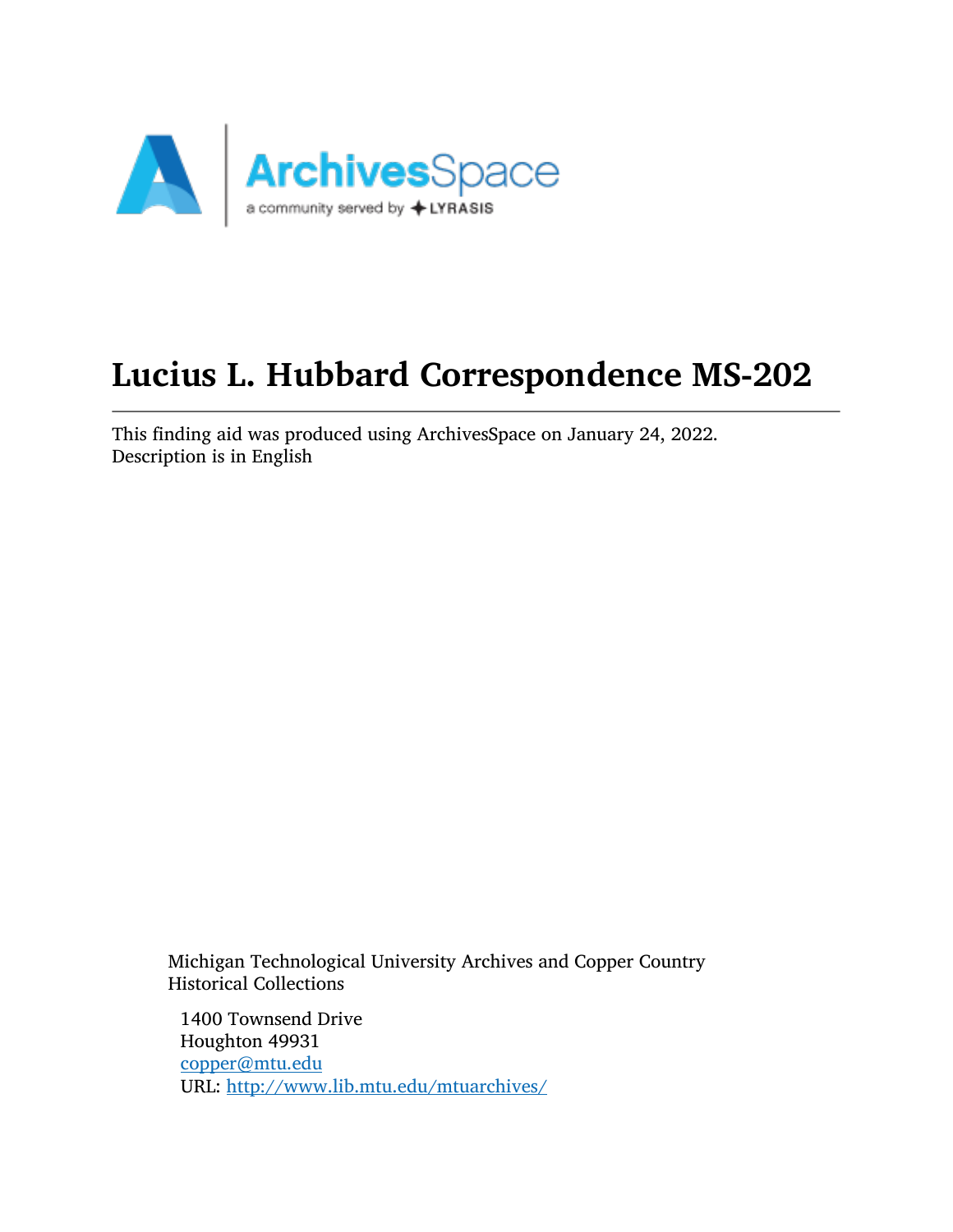## <span id="page-1-0"></span>**Table of Contents**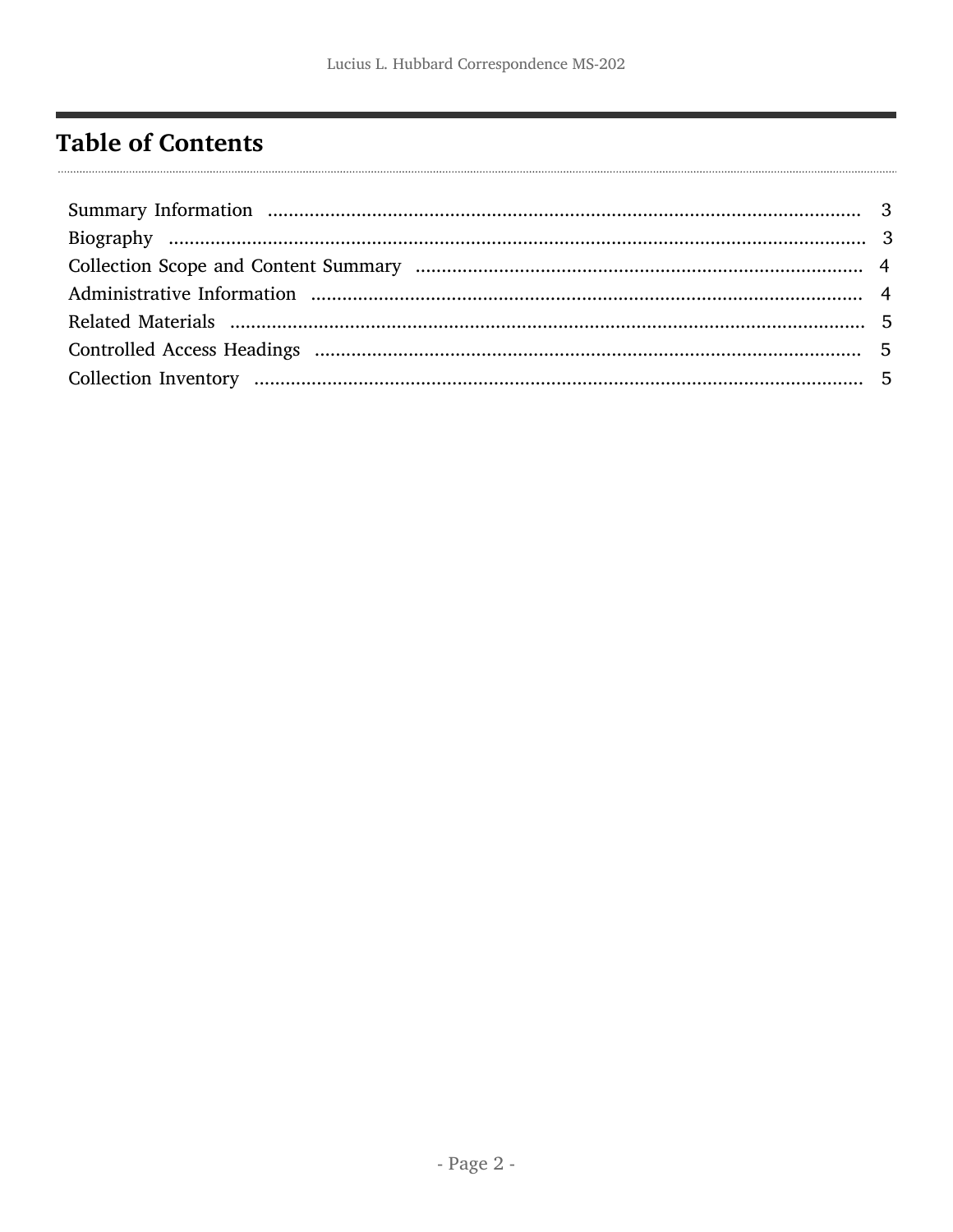## <span id="page-2-0"></span>Summary Information

| <b>Repository:</b><br>Title:                 | Michigan Technological University Archives and Copper<br><b>Country Historical Collections</b><br>Lucius L. Hubbard Correspondence                                                                   |  |  |
|----------------------------------------------|------------------------------------------------------------------------------------------------------------------------------------------------------------------------------------------------------|--|--|
| ID:                                          | MS-202                                                                                                                                                                                               |  |  |
| Date [inclusive]:                            | 1866-1925                                                                                                                                                                                            |  |  |
| <b>Physical</b><br>Description:              | 0.45 Cubic Feet 1 manuscript box (legal size)                                                                                                                                                        |  |  |
| <b>General Physical</b><br>Description note: | 0.23 cubic feet $1/2$ manuscript box (legal size)                                                                                                                                                    |  |  |
| Language of the<br><b>Material:</b>          | English.                                                                                                                                                                                             |  |  |
| <b>Mixed Materials</b><br>[box]:             | 1                                                                                                                                                                                                    |  |  |
| Abstract:                                    | Correspondence, 1866-1925, of Lucius L. Hubbard, a one-time<br>professor at the Michigan Mining School, State Geologist of<br>Michigan, and executive of Upper Peninsula copper mining<br>companies. |  |  |

### Preferred Citation

MS-202, Lucius L. Hubbard Correspondence, Michigan Technological University Archives and Copper Country Historical Collections, Houghton, Michigan.

#### ^ [Return to Table of Contents](#page-1-0)

## <span id="page-2-1"></span>Biography

Lucius Lee Hubbard was born in Cincinnati, Ohio, on August 7, 1849. Hubbard was a posthumous child: his father, Lucius Virgilius Hubbard, had died of cholera in New Orleans several months earlier. Annie Elizabeth (Lee) Hubbard raised their son alone for several years before marrying John Kirk in 1854.

Hubbard attended elementary and secondary schools in Cincinnati for most of his youth before studying at Phillips Exeter Academy in New Hampshire. In 1872, he graduated from Harvard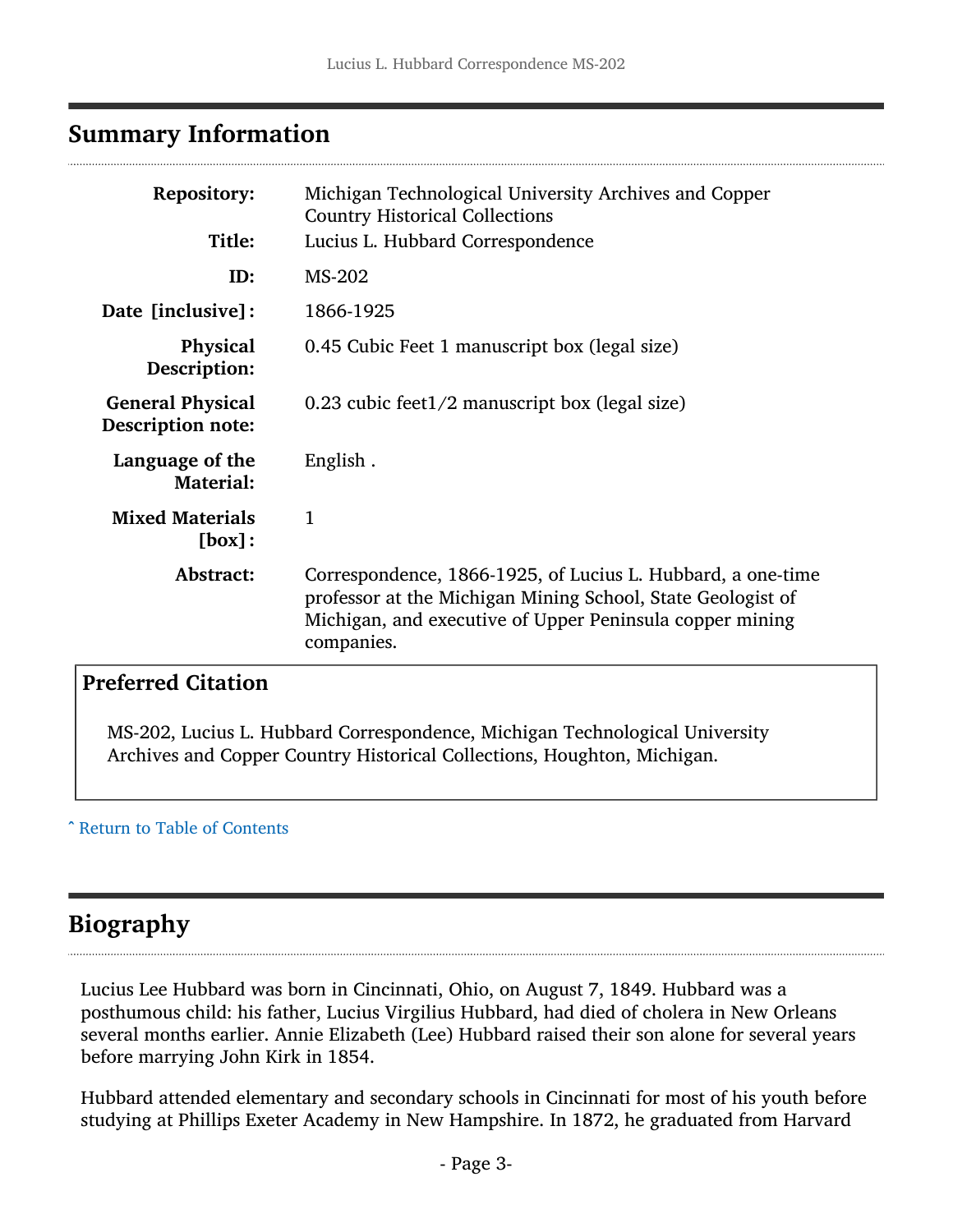University, his father's alma mater, and departed for Europe to further his studies in law in Bonn, Germany. After returning to the United States and earning a degree from the Boston School of Law in 1875, Hubbard focused his efforts on practicing law and growing his business interests, but his professional pursuits shifted to science in the early 1880s. Between 1883 and 1886, he once again studied at Bonn and then Heidelberg University, obtaining advanced degrees with emphasis on petrology, chemistry, and mineralogy.

In 1890, following several years of collecting mineralogical specimens, Hubbard was offered a position with the well-established Michigan Geological Survey and the upstart Michigan Mining School. He accepted and relocated from Cambridge, Massachusetts, to Houghton County. In 1893, he became State Geologist, a position he held until his resignation in 1899. After some consulting work on behalf of the new Copper Range Company, Hubbard was hired as General Manager of the Champion Mine in Painesdale, where he worked for a few years before moving to the Ojibway mine.

From 1905 to 1917, Hubbard sat on the board of control of the Michigan College of Mines; from 1911 to 1933, he served as a Regent of the University of Michigan. He wrote prolifically about topics in geology, mineralogy, and law, as well as his personal interests in stamps, Maine, and literature.

Hubbard married Frances Lambard, a native of Maine, on September 29, 1875. The Hubbards had five children: Charlotte, Lucius, an infant who died at one day old, Frances, and Julia. Frances Lambard Hubbard predeceased her husband on August 16, 1927. Lucius Hubbard split his last years between the Keweenaw Peninsula and warmer climes. He died in Eagle Harbor on August 7, 1933, just days before his 84th birthday.

^ [Return to Table of Contents](#page-1-0)

## <span id="page-3-0"></span>Collection Scope and Content Summary

Correspondence, 1866-1925, of Lucius L. Hubbard, a one-time professor at the Michigan Mining School, State Geologist of Michigan, and executive of Upper Peninsula copper mining companies.

^ [Return to Table of Contents](#page-1-0)

## <span id="page-3-1"></span>Administrative Information

#### Publication Statement

Michigan Technological University Archives and Copper Country Historical Collections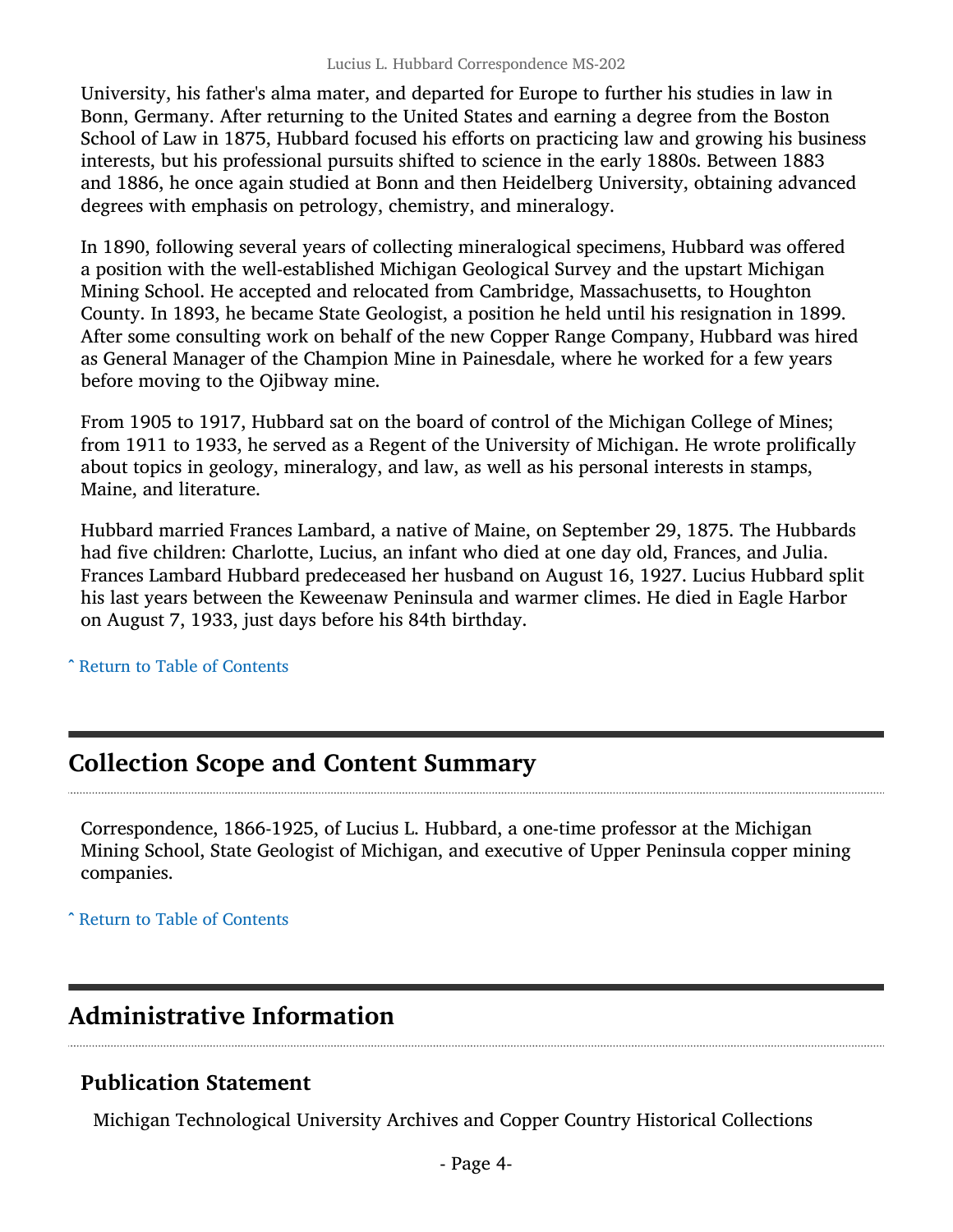1400 Townsend Drive Houghton 49931 [copper@mtu.edu](mailto:copper@mtu.edu) URL: <http://www.lib.mtu.edu/mtuarchives/>

#### Access

Available for use in the Michigan Technological University Archives and Copper Country Historical Collections.

#### Processing History

Elizabeth Russell, 3/19/2010 Emily Schwiebert, 1/24/2022

^ [Return to Table of Contents](#page-1-0)

## <span id="page-4-0"></span>Related Materials

#### Related Materials

Additional materials pertaining to Lucius L. Hubbard are available in the Lucius L. Hubbard papers, 1871-1935, at the Bentley Historical Library of the University of Michigan.

^ [Return to Table of Contents](#page-1-0)

## <span id="page-4-1"></span>Controlled Access Headings

- **Correspondence**
- Houghton (Mich.)
- Geology -- Michigan
- Copper mines and mining -- Michigan -- Keweenaw Peninsula
- **Photocopies**

## <span id="page-4-2"></span>Collection Inventory

Title/Description Instances